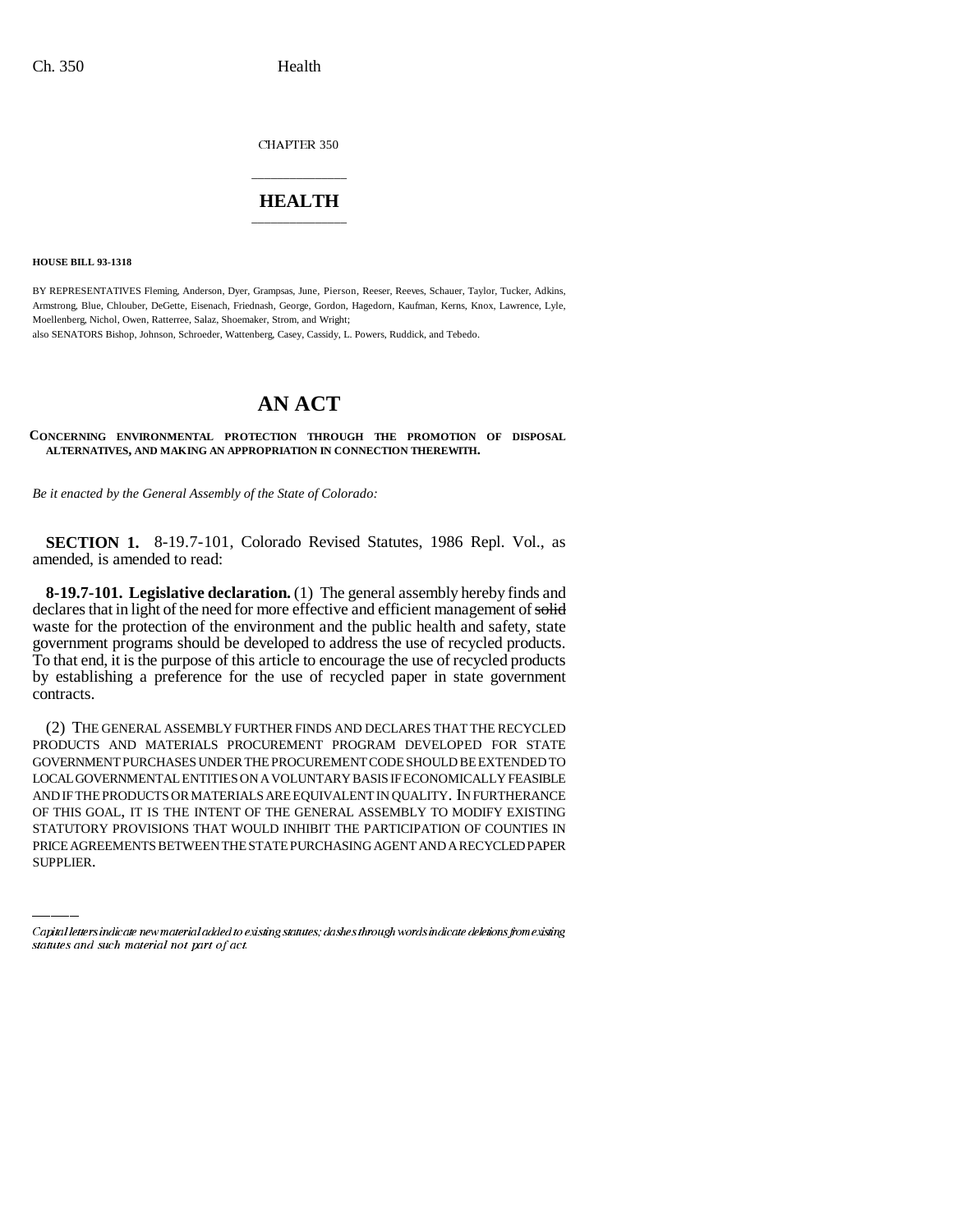**SECTION 2.** 8-19.7-102 (2), Colorado Revised Statutes, 1986 Repl. Vol., as amended, is amended to read:

**8-19.7-102. Definitions.** (2) "Public project" means:

(a) Any publicly funded contract entered into by a governmental body of the executive branch of this state which is subject to the "Procurement Code", articles 101 to 112 of title 24, C.R.S.; AND

(b) ANY PUBLICLY FUNDED CONTRACT ENTERED INTO BY ANY CITY OR COUNTY OR CITY AND COUNTY, INCLUDING ANY HOME RULE COUNTY OR CITY AND COUNTY.

**SECTION 3.** 8-19.7-103, Colorado Revised Statutes, 1986 Repl. Vol., as amended, is amended BY THE ADDITION OF A NEW SUBSECTION to read:

**8-19.7-103. Bid preference - recycled paper products - repeal of article.** (1.5) PREFERENCE MAY BE GIVEN BY CITIES OR COUNTIES OR CITIES AND COUNTIES TO BIDDERS WHO PROPOSE TO USE RECYCLED PAPER PRODUCTS IN A PUBLIC PROJECTS CONTRACT. SUCH PREFERENCE SHALL BE BASED ON THE ESTIMATED VALUE OF THAT PORTION OF THE CONTRACT WHICH PERTAINS TO THE COST OF PAPER PRODUCTS.

**SECTION 4.** 24-48.5-101 (2), Colorado Revised Statutes, 1988 Repl. Vol., as amended, is amended BY THE ADDITION OF A NEW PARAGRAPH to read:

**24-48.5-101. Colorado office of business development - creation.** (2) The Colorado office of business development shall:

(h) IN ITS BUSINESS RECRUITMENT, RETENTION, AND EXPANSION ASSISTANCE ACTIVITIES, PROVIDE INFORMATION ON THE STATE'S PROGRAM OF TAX INCENTIVES, STATE AND LOCAL GOVERNMENT PROCUREMENT POLICIES, AND ECONOMIC DEVELOPMENT INCENTIVES THAT ARE AVAILABLE TO BUSINESS ENTERPRISES ENGAGED IN RECYCLING AND WASTE DIVERSION ACTIVITIES, INCLUDING RESEARCH AND DEVELOPMENT EFFORTS AND THE DEVELOPMENT OF MARKETS FOR REUSABLE, SOURCE-REDUCED, RECYCLED, AND COMPOSTED PRODUCTS AND MATERIALS IN ALL FORMS.

**SECTION 5.** 24-103-207, Colorado Revised Statutes, 1988 Repl. Vol., as amended, is amended BY THE ADDITION OF THE FOLLOWING NEW SUBSECTIONS to read:

**24-103-207. State purchases of recycled paper and recycled products.** (5) WHEN PURCHASING ANY PRODUCT WITH PUBLIC FUNDS, THE STATE PURCHASING DIRECTOR OR ANY PURCHASING AGENT SHALL BE AUTHORIZED TO PURCHASE PRODUCTS OR MATERIALS WITH RECYCLED CONTENT, THAT HAVE BEEN SOURCE-REDUCED, THAT ARE REUSABLE, OR THAT HAVE BEEN COMPOSTED, UNLESS ONE OR MORE OF THE FOLLOWING CONDITIONS EXIST:

- (a) THE PRODUCT IS NOT AVAILABLE WITHIN A REASONABLE PERIOD OF TIME;
- (b) THE PRODUCT FAILS TO MEET EXISTING PURCHASING RULES, INCLUDING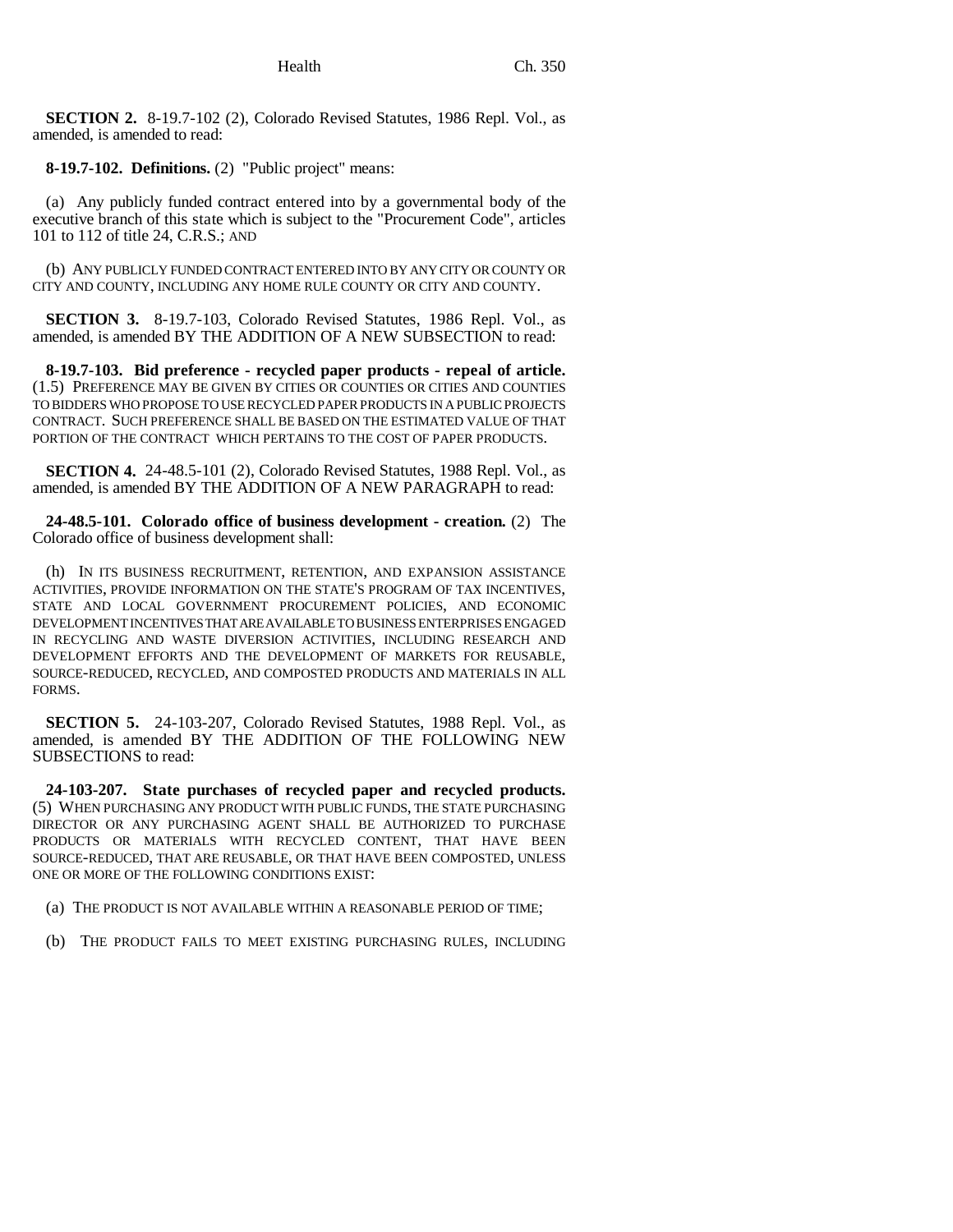SPECIFICATIONS; OR

(c) THE PRODUCT FAILS TO MEET FEDERAL OR STATE HEALTH OR SAFETY STANDARDS, AS SET FORTH IN THE CODE OF FEDERAL REGULATIONS OR THE COLORADO CODE OF REGULATIONS.

(6) IN ADDITION TO THE REQUIREMENTS SET FORTH IN SUBSECTIONS (1), (2), AND (5) OF THIS SECTION, THE PURCHASING AGENT SHALL BE AUTHORIZED TO PURCHASE, WHEN COST-EFFICIENT AND ECONOMICALLY FEASIBLE, EQUIPMENT THAT RESULTS IN THE REDUCTION OF PAPER USAGE.

**SECTION 6.** 25-17-101, Colorado Revised Statutes, 1989 Repl. Vol., is amended to read:

**25-17-101. Legislative declaration.** (1) The general assembly hereby finds and declares that the recycling of plastic materials AND PRODUCTS is a matter of statewide concern and that such recycling should be promoted in cooperation with units of local government in light of its economic and environmental benefits. The general assembly further finds that the recycling of plastic MATERIALS AND products will decrease the amount of plastic MATERIALS AND PRODUCTS which is ARE disposed of in landfills and will also spur economic development in the recycling industry in Colorado. It is the intent of the general assembly in adopting this act to encourage the development of the recycling industry and the development of markets for recycled plastic materials AND PRODUCTS.

(2) THE GENERAL ASSEMBLY FURTHER FINDS AND DECLARES THAT:

(a) PROPER MANAGEMENT OF WASTE IN ALL FORMS IS NECESSARY TO PROTECT THE PUBLIC HEALTH AND ENVIRONMENT FOR THE CITIZENS OF THIS STATE;

(b) THE DIVERSION OF WASTE FROM THE WASTE STREAM BY ENCOURAGING AVAILABLE, AFFORDABLE, AND INNOVATIVE ALTERNATIVES TO DISPOSAL IS A KEY STRATEGY IN ANY STATE-LOCAL WASTE MANAGEMENT POLICY;

(c) A COMPREHENSIVE, COOPERATIVE, AND INTEGRATED APPROACH TO WASTE MANAGEMENT IS NECESSARY TO ACHIEVE THE GOAL OF DIVERTING WASTE FROM THE MUNICIPAL WASTE STREAM;

(d) SUCH AN APPROACH SHOULD FOSTER PUBLIC AND PRIVATE INITIATIVES TO REDUCE AND DIVERT WASTE THROUGH SOURCE REDUCTIONS, RECYCLING, INCLUDING THE SECONDARY USE OF WASTE MATERIAL OR PRODUCTS IN ALL FORMS, COMPOSTING AS A RECYCLING OPTION FOR MATERIALS SUCH AS YARD DEBRIS, FOOD SCRAPS, AND SOILED OR OTHERWISE UNRECYCLABLE PAPER WHICH ARE NOT RECOVERED USING TRADITIONAL RECYCLING METHODS, AND OTHER WASTE MANAGEMENT STRATEGIES AND DISPOSAL ALTERNATIVES; AND

(e) THE STATE'S WASTE MANAGEMENT POLICIES SHOULD INCLUDE A COMBINATION OF TAX INCENTIVES, PROCUREMENT POLICIES, AND ECONOMIC DEVELOPMENT INCENTIVES TO ENCOURAGE GOVERNMENT ENTITIES AND BUSINESSES AND INDIVIDUALS TO REDUCE SOURCES OF WASTE, RECYCLE, AND COMPOST, TO ENCOURAGE THE DEVELOPMENT OF THE RECYCLING INDUSTRY, AND TO ENCOURAGE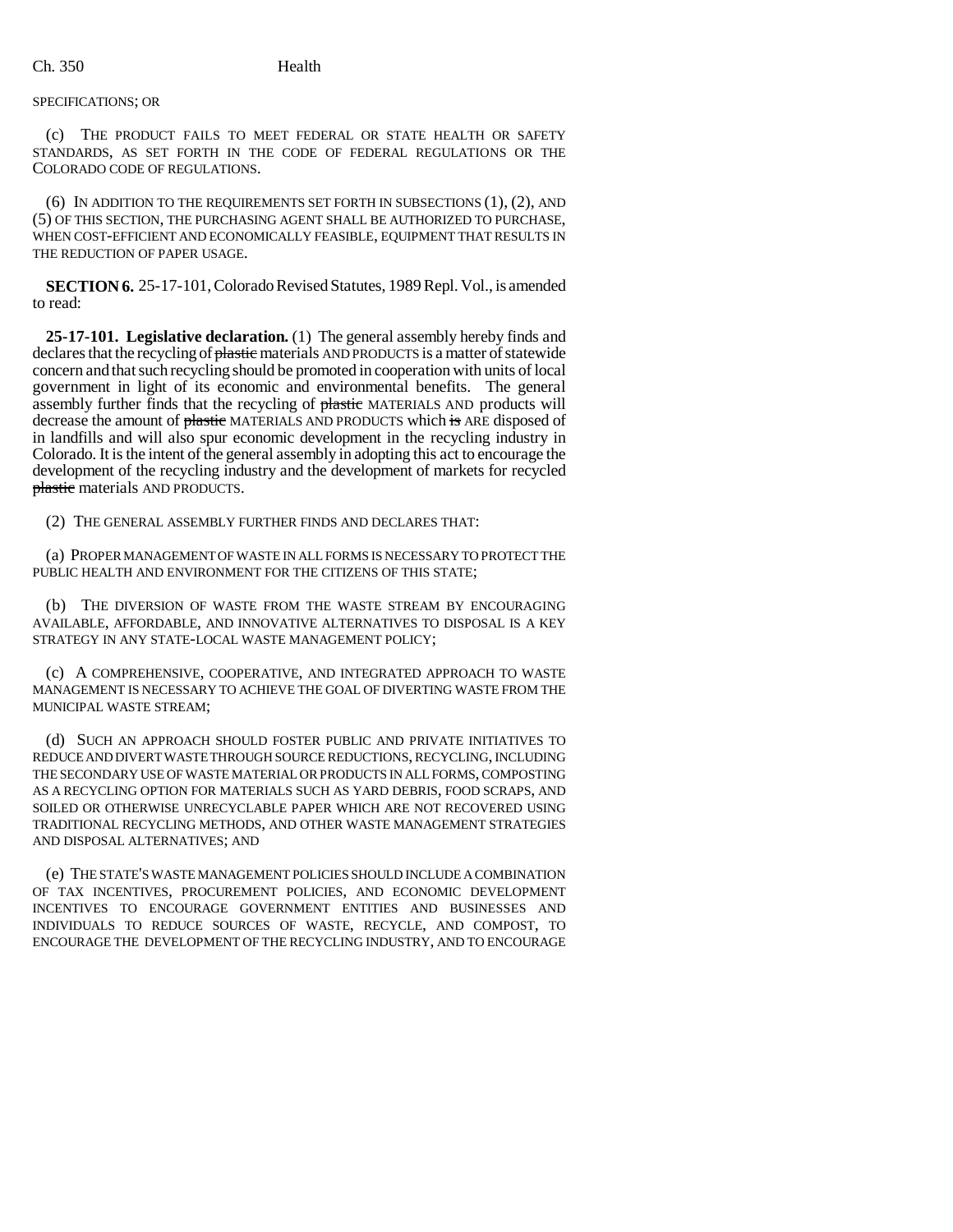THE DEVELOPMENT OF MARKETS FOR REUSABLE, RECYCLED, AND COMPOSTED PRODUCTS AND MATERIALS.

**SECTION 7.** 25-17-104, Colorado Revised Statutes, 1989 Repl. Vol., is amended to read:

**25-17-104. Local government preemption.** No unit of local government shall require or prohibit the use or sale of specific types of plastic materials or products OR RESTRICT OR MANDATE CONTAINERS, PACKAGING, OR LABELING FOR ANY CONSUMER PRODUCTS.

**SECTION 8.** 25-17-105, Colorado Revised Statutes, 1989 Repl. Vol., is amended BY THE ADDITION OF A NEW SUBSECTION to read:

**25-17-105. Pilot program - recycled plastic and products - rules.** (4) THE EXECUTIVE DIRECTOR OF THE DEPARTMENT OF LOCAL AFFAIRS MAY ESTABLISH A PILOT PROGRAM FOR THE PURPOSE OF ENCOURAGING PRIVATE ENTERPRISES AND STATE AND LOCAL GOVERNMENT ENTITIES TO DEVELOP AND IMPLEMENT WASTE DIVERSION STRATEGIES OR PROGRAMS. THE EXECUTIVE DIRECTOR OF SUCH DEPARTMENT IS HEREBY AUTHORIZED TO ACCEPT GRANTS OR LOANS FROM ANY PUBLIC OR PRIVATE SOURCE FOR THE PURPOSE OF IMPLEMENTING THIS SECTION. THE EXECUTIVE DIRECTOR MAY MAKE GRANTS OR LOANS FROM SUCH MONEYS TO SUCH ENTITIES FOR THE DEVELOPMENT OF WASTE DIVERSION STRATEGIES.

**SECTION 9.** 25-17-106, Colorado Revised Statutes, 1989 Repl. Vol., is amended to read:

**25-17-106. Repeal of part.** This article PART 1 is repealed, effective July 1, 1994 1998.

**SECTION 10.** Article 17 of title 25, Colorado Revised Statutes, 1989 Repl. Vol., is amended BY THE ADDITION OF A NEW PART to read:

## PART 2 STRATEGIES FOR MOTOR VEHICLE WASTE TIRES

**25-17-201. Legislative declaration.** THE GENERAL ASSEMBLY HEREBY FINDS AND DECLARES THAT THERE IS A SPECIAL NEED TO ADDRESS PROBLEMS CREATED BY THE DISPOSAL OF WASTE TIRES IN ORDER TO PROTECT THE ENVIRONMENT AND THE PUBLIC HEALTH. TO THAT END, IT IS THE INTENT OF THE GENERAL ASSEMBLY IN ADOPTING THIS PART 2 TO ENCOURAGE THE DEVELOPMENT OF TECHNIQUES FOR RESOURCE RECOVERY, RECYCLING, AND REUSE OF WASTE TIRES, AND TO STUDY THE FEASIBILITY AND COST-EFFICIENCY OF CREATING TRANSPORTATION GRANTS FOR THE PURPOSE OF TRANSPORTING WASTE TIRES TO OTHER END USERS.

**25-17-202. Waste tire recycling development fee - cash fund created.** (1) (a) ON AND AFTER JANUARY 1, 1994, A RECYCLING DEVELOPMENT FEE OF ONE DOLLAR SHALL BE COLLECTED ON ANY WASTE MOTOR VEHICLE TIRE FOR ANY PASSENGER VEHICLE, INCLUDING ANY TRUCK, WEIGHING LESS THAN FIFTEEN THOUSAND POUNDS. IN ADDITION SUCH FEE SHALL BE COLLECTED ON TRUCK TIRES,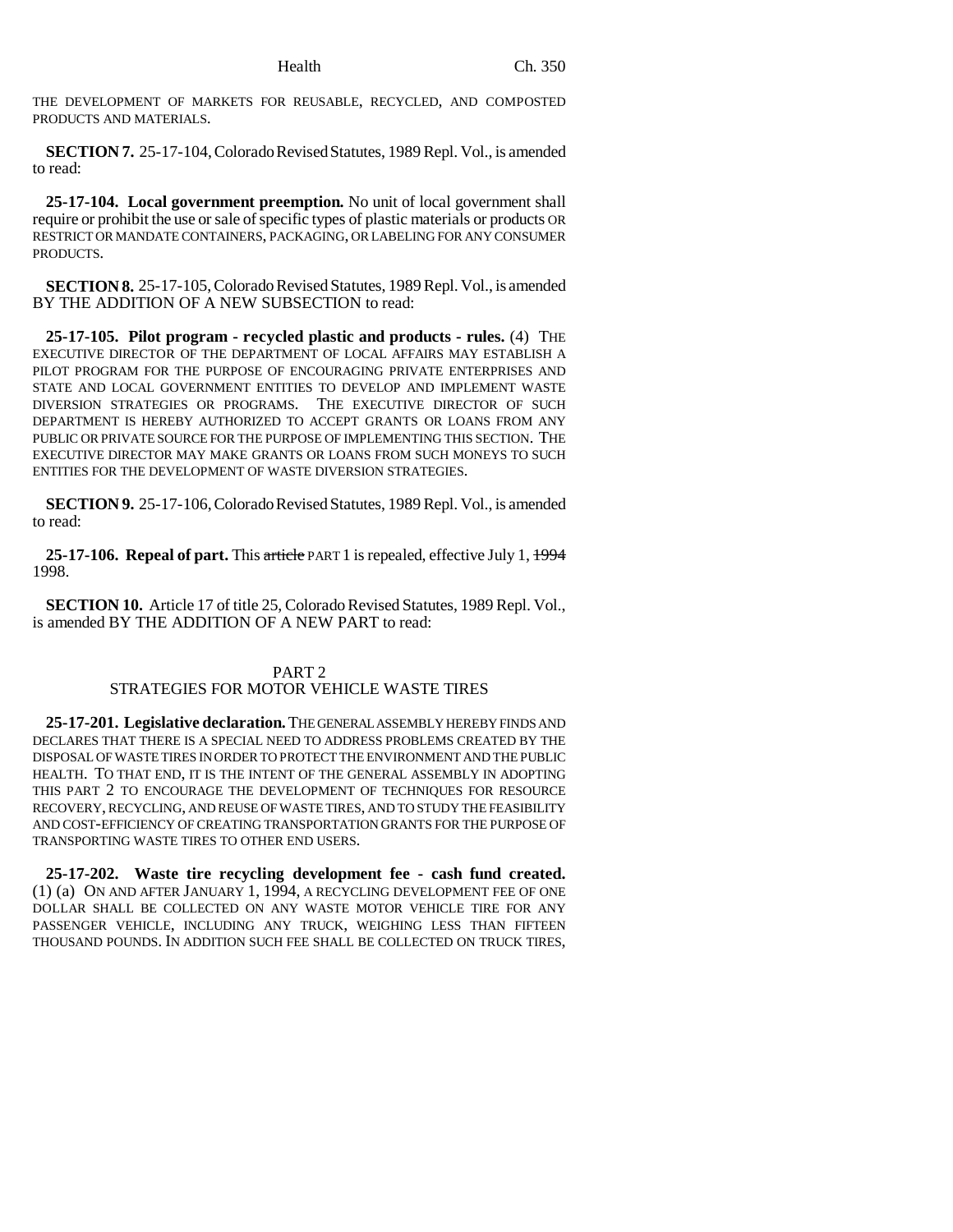## Ch. 350 Health

INCLUDING TRUCK TRACTOR, TRAILER, AND SEMITRAILER, WEIGHING MORE THAN FIFTEEN THOUSAND POUNDS; EXCEPT THAT NO FEE SHALL BE COLLECTED FOR TIRES THAT ARE RECAPPED OR OTHERWISE REPROCESSED FOR USE. THE FEE AUTHORIZED BY THIS SECTION SHALL BE COLLECTED ONLY AT SUCH TIME AS THE OWNER OF THE TIRE DELIVERS OR TRANSFERS THE WASTE TIRE TO A RETAILER OF NEW TIRES FOR DISPOSAL.

(b) FOR THE PURPOSES OF THIS PART 2, "MOTOR VEHICLE TIRE" MEANS ANY TIRE USED FOR A MOTOR VEHICLE, AS SUCH TERM IS DEFINED IN SECTION 42-1-102 (46), C.R.S.; EXCEPT THAT MOTOR VEHICLE SHALL NOT INCLUDE MOTORCYCLES.

(2) THE RETAILERS OF NEW TIRES OR OF NEW OR USED MOTOR VEHICLES, WHEN AVAILABLE, SHALL COLLECT THE EXCHANGE FEE AND SHALL SUBMIT TO THE DEPARTMENT OF REVENUE ANY FEES COLLECTED WITH ANY REPORT REQUIRED BY THE DEPARTMENT IN CONJUNCTION WITH THE REMITTANCE OF ANY SALES TAX REMITTED IN ACCORDANCE WITH ARTICLE 26 OF TITLE 39, C.R.S. THE RETAILER MAY RETAIN FROM FEES COLLECTED AN AMOUNT EQUAL TO THE RETAILER'S DIRECT COST IN COMPLYING WITH THE PROVISIONS OF THIS SECTION, WHICH AMOUNT SHALL NOT EXCEED THREE AND ONE-THIRD PERCENT OF THE FEE COLLECTED.

(3) THE DEPARTMENT OF REVENUE SHALL TRANSMIT THE FEE WITH A REPORT OF ITS DIRECT AND INDIRECT ADMINISTRATIVE COSTS IN COMPLYING WITH THIS SECTION TO THE STATE TREASURER, WHO SHALL CREDIT THE SAME TO THE WASTE TIRE RECYCLING DEVELOPMENT CASH FUND, WHICH FUND IS HEREBY CREATED. THE GENERAL ASSEMBLY SHALL MAKE ANNUAL APPROPRIATIONS OUT OF THE FUND TO THE DEPARTMENT OF REVENUE IN AN AMOUNT EQUAL TO THE DEPARTMENT OF REVENUE'S DIRECT AND INDIRECT ADMINISTRATIVE COSTS, BUT WHICH AMOUNT SHALL NOT EXCEED FIVE PERCENT OF THE TOTAL AMOUNT OF FEES TRANSMITTED TO THE TREASURER. THE REMAINING MONEYS IN THE FUND SHALL BE SUBJECT TO ANNUAL APPROPRIATION BY THE GENERAL ASSEMBLY TO THE DEPARTMENT OF LOCAL AFFAIRS FOR ALLOCATION TO THE COLORADO HOUSING AND FINANCE AUTHORITY FOR THE PURPOSES DESCRIBED IN SECTION 29-4-719.1 (2) (f), C.R.S. IN ACCORDANCE WITH SECTION 24-36-114, C.R.S., ALL INTEREST DERIVED FROM THE DEPOSIT AND INVESTMENT OF MONEYS IN THE FUND SHALL BE CREDITED TO THE GENERAL FUND. AT THE END OF ANY FISCAL YEAR, ALL UNEXPENDED AND UNENCUMBERED MONEYS IN THE FUND SHALL REMAIN THEREIN AND SHALL NOT BE CREDITED OR TRANSFERRED TO THE GENERAL FUND OR ANY OTHER FUND.

(4) ANY PERSON WHO FAILS TO COMPLY WITH THE PROVISIONS OF THIS SECTION SHALL BE SUBJECT TO THE PROVISIONS OF SECTION 39-21-118, C.R.S.

**25-17-203. Repeal of part.** THIS PART 2 IS REPEALED, EFFECTIVE JULY 1, 1998.

**SECTION 11.** 29-4-719.1 (2), Colorado Revised Statutes, 1986 Repl. Vol., as amended, is amended BY THE ADDITION OF A NEW PARAGRAPH to read:

**29-4-719.1. Economic development fund - repeal.** (2) Moneys held in the economic development fund shall be expended by the authority for the following purposes:

(f) (I) (A) TO FINANCE THE DEVELOPMENT OR IMPLEMENTATION OF WASTE DIVERSION AND RECYCLING STRATEGIES AND ALTERNATIVES BY PROVIDING CAPITAL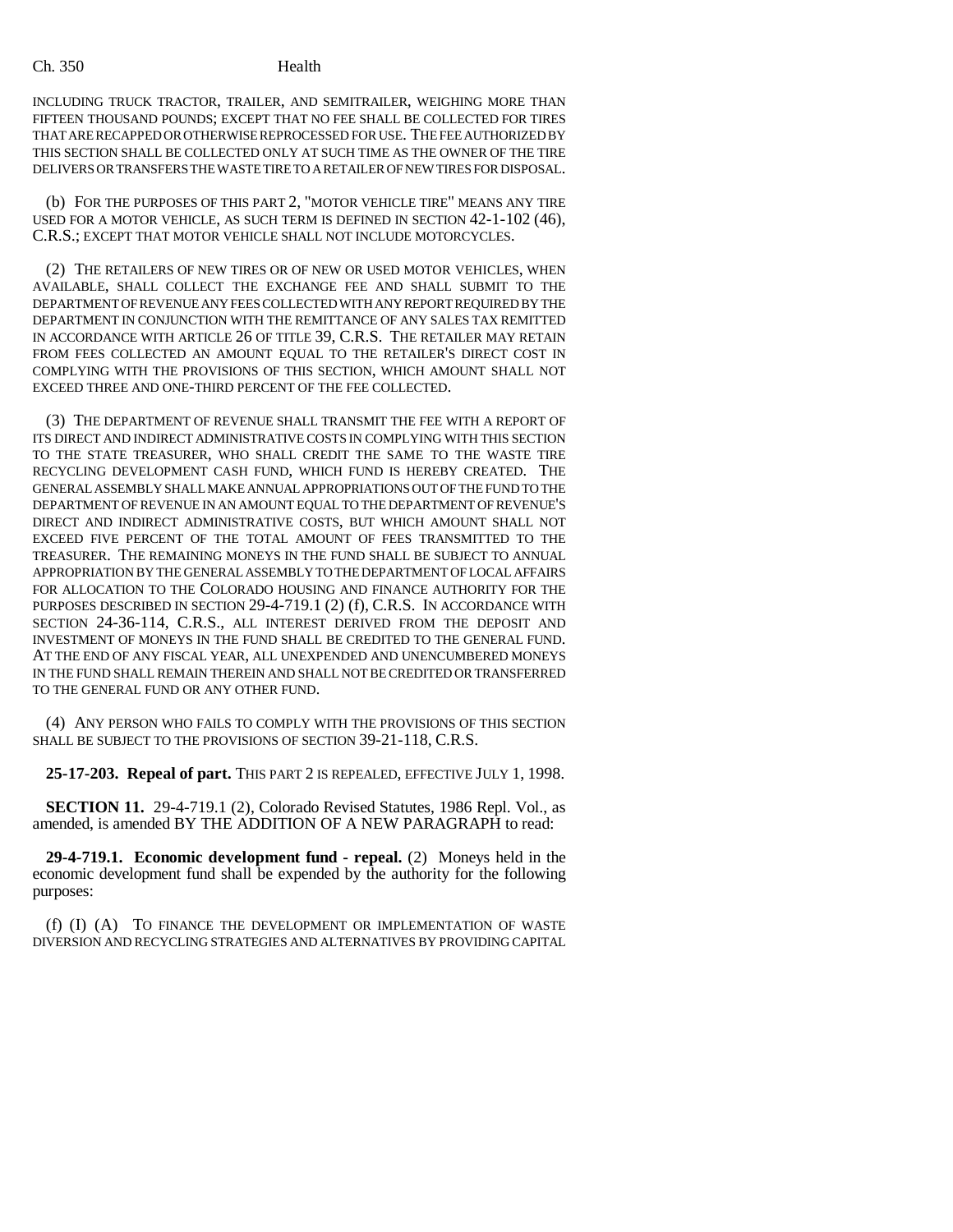TO INDIVIDUALS OR PUBLIC OR PRIVATE ENTITIES SEEKING TO DEVELOP OR IMPLEMENT WASTE DIVERSION OR RECYCLING PROJECTS OR PROGRAMS IN THE STATE FOR MATERIALS AND PRODUCTS OF ANY KIND, WHICH SHALL INCLUDE RESEARCH AND EXPERIMENTAL ACTIVITIES, AND FOR THE PURPOSE OF CONDUCTING A FEASIBILITY STUDY OF TRANSPORTATION GRANTS FOR TRANSPORTING WASTE TIRES TO OTHER END USERS.

(B) MONEYS PROVIDED PURSUANT TO THIS PARAGRAPH (f) SHALL CONSIST OF MONEYS APPROPRIATED FROM THE WASTE TIRE RECYCLING DEVELOPMENT CASH FUND IN ACCORDANCE WITH SECTION 25-17-202 (3), C.R.S., AND SHALL BE DEPOSITED IN THE ECONOMIC DEVELOPMENT FUND.

(C) MONEYS MAY BE LOANED TO LOCAL GOVERNMENTAL ENTITIES ONLY IF THE BOARD DETERMINES THAT NO PRIVATE INDIVIDUAL OR ENTITY IN THE GEOGRAPHIC AREA SERVED BY SUCH GOVERNMENT ENTITY IS ENGAGED IN THE WASTE DIVERSION ACTIVITIES OR RECYCLING PROJECTS INVOLVING MATERIALS OR PRODUCTS WHICH ARE THE SUBJECT OF THE SPECIFIC GOVERNMENT REQUEST.

(D) THE AUTHORITY MAY ESTABLISH ADDITIONAL CRITERIA FOR PROVIDING MONEYS PURSUANT TO THIS PARAGRAPH (f).

(E) OF THE MONEYS MADE AVAILABLE PURSUANT TO THIS PARAGRAPH (f), AT LEAST FIFTEEN PERCENT SHALL BE MADE AVAILABLE TO INDIVIDUALS OR ENTITIES ENGAGED IN WASTE DIVERSION OR RECYCLING PROGRAMS IN RURAL AREAS OF THE STATE, NO LESS THAN THIRTY PERCENT SHALL BE MADE AVAILABLE FOR NEW BUSINESSES TO BE USED FOR START-UP COSTS, AND NO MORE THAN THIRTY-FOUR PERCENT MAY BE AWARDED TO A SINGLE INDIVIDUAL OR ENTITY.

(F) MONEYS PROVIDED PURSUANT TO THIS PARAGRAPH (f) SHALL NOT BE THE SOLE SOURCE OF FUNDING FOR ANY INDIVIDUAL OR ENTITY TO WHOM AN AWARD IS MADE.

(G) MONEYS IN THE FUND MAY BE USED FOR THE DIRECT AND INDIRECT COSTS OF THE COLORADO HOUSING AND FINANCE AUTHORITY IN IMPLEMENTING THIS SUBPARAGRAPH (I) AND SUBPARAGRAPH (II) OF THIS PARAGRAPH (f).

(II) NO LATER THAN JANUARY 1, 1995, AND THEREAFTER, BIANNUALLY BUT NO LATER THAN JANUARY 1 OF SUCH YEAR, THE AUTHORITY SHALL SUBMIT A REPORT TO THE GENERAL ASSEMBLY CONCERNING THE FOLLOWING:

(A) EXPENDITURES MADE UNDER SUBPARAGRAPH (I) OF THIS PARAGRAPH (f);

(B) THE STATUS OF STATE, LOCAL, AND PRIVATE WASTE DIVERSION AND RECYCLING ACTIVITIES IN THE STATE, SPECIFICALLY ADDRESSING THE FOLLOWING: A DESCRIPTION OF WASTE DIVERSION ACTIVITIES AND ALTERNATIVES IN PLACE, INCLUDING A DESCRIPTION OF THE TYPES OF MATERIALS AND PRODUCTS DIVERTED AND HOW SUCH MATERIALS AND PRODUCTS HAVE BEEN OR ARE BEING REUSED, RECYCLED, AND COMPOSTED; AN ASSESSMENT OF THE MARKET FOR RECYCLED, SOURCE-REDUCED, AND COMPOSTED PRODUCTS AND MATERIALS AND THE NEED FOR THE CONTINUATION OF THE PROCUREMENT PROGRAM FOR SUCH PRODUCTS; AND, IN COOPERATION WITH THE DEPARTMENT OF REVENUE, AN ASSESSMENT OF THE USE BY INDIVIDUAL AND CORPORATE TAX PAYERS OF THE TAX CREDITS PURSUANT TO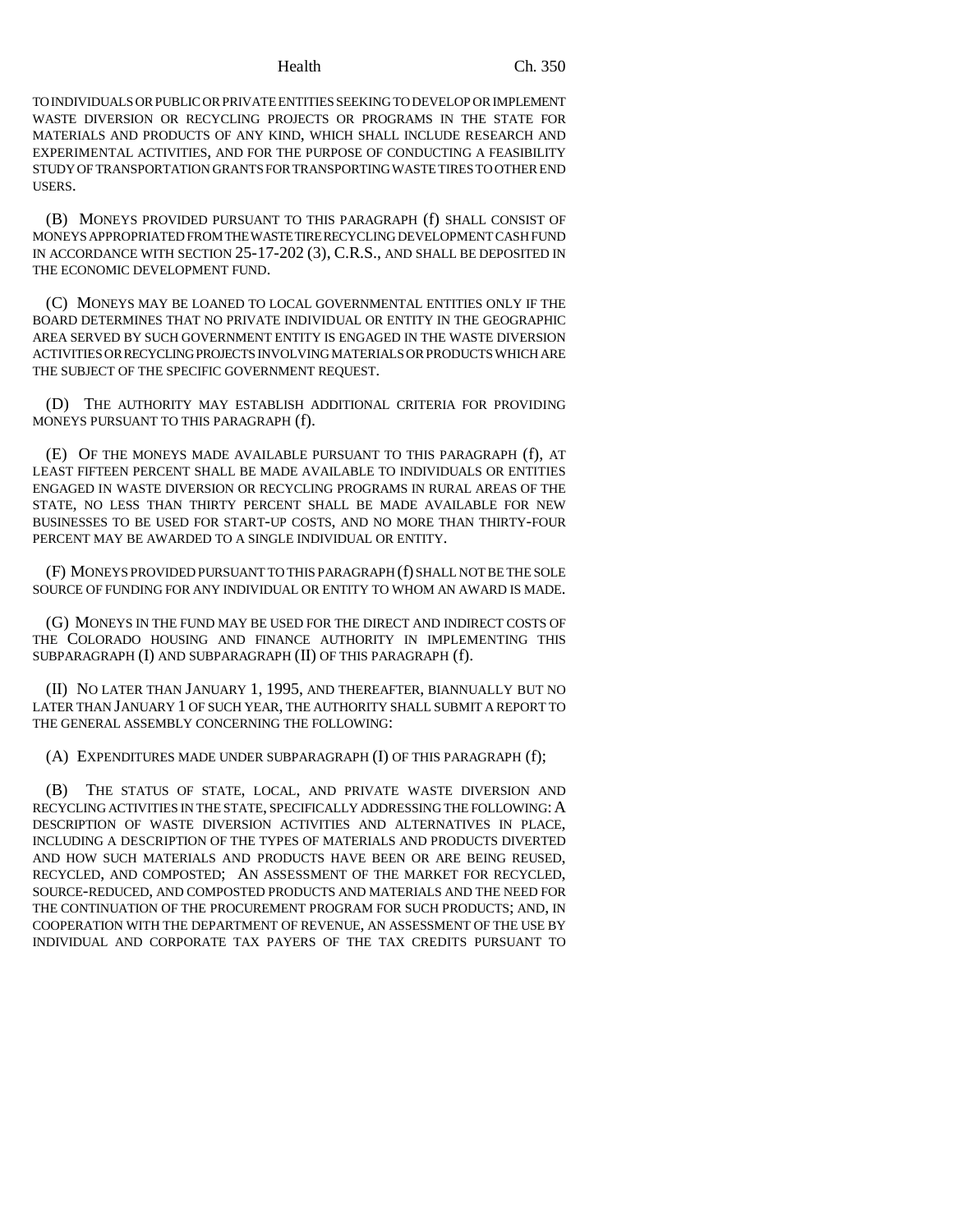# SECTIONS 39-22-114.5, 39-22-309, AND 39-22-515, C.R.S.; AND

(C) THE FEASIBILITY AND COST-EFFECTIVENESS OF ADOPTING TRANSPORTATION GRANTS FOR THE PURPOSE OF TRANSPORTING WASTE TIRES TO OTHER END USERS, INCLUDING, BUT NOT LIMITED TO, INDIVIDUALS OR ENTITIES THAT ENGAGE IN RESOURCE RECOVERY, RECYCLING, AND REUSE OF WASTE MATERIALS.

(III) MONEYS IN THE ECONOMIC DEVELOPMENT FUND MAY BE USED FOR COSTS ASSOCIATED WITH SUBPARAGRAPH (II) OF THIS PARAGRAPH (f). HOWEVER, NO MORE THAN FIVE PERCENT OF THE MONEYS IN THE ECONOMIC DEVELOPMENT FUND APPROPRIATED FROM THE WASTE TIRE RECYCLING DEVELOPMENT CASH FUND OR TWO HUNDRED FIFTY THOUSAND DOLLARS, WHICHEVER IS GREATER, SHALL BE USED FOR SUCH PURPOSES.

(IV) ANY MONEYS DEPOSITED IN THE ECONOMIC DEVELOPMENT FUND WHICH HAVE BEEN APPROPRIATED FROM THE WASTE TIRE RECYCLING DEVELOPMENT CASH FUND AND WHICH ARE NOT USED FOR THE PURPOSES DESCRIBED IN SUBPARAGRAPH (I) OF THIS PARAGRAPH (f) SHALL REMAIN IN THE ECONOMIC DEVELOPMENT FUND AND SHALL NOT BE TRANSFERRED TO THE GENERAL FUND OF THE STATE AT THE END OF ANY FISCAL YEAR UNTIL JULY 1, 1998, AT WHICH TIME THIS SUBPARAGRAPH (IV) SHALL BE REPEALED, AND ANY MONEYS REMAINING IN THE FUND SHALL BE SUBJECT TO APPROPRIATION BY THE GENERAL ASSEMBLY FOR PURPOSES THAT ARE CONSISTENT WITH SUBPARAGRAPH (I) OF THIS PARAGRAPH (f) AND SECTION 25-17-101, C.R.S.

(V) THIS SUBPARAGRAPH AND SUBPARAGRAPHS (II), (III), AND (IV) OF THIS PARAGRAPH (f) ARE REPEALED, EFFECTIVE JULY 1, 1998.

**SECTION 12.** 30-11-109, Colorado Revised Statutes, 1986 Repl. Vol., is amended to read:

**30-11-109. Advertisement for bids on supplies.** (1) It is the duty of the board of county commissioners in each county in this state to cause at least one advertisement to be inserted in the official newspaper of its respective county, under the heading of "stationery proposals", asking for bids for the supplying, for one year, of all books, stationery, records, printing, lithographing, and such other supplies, specifically mentioning and describing them, as are furnished to the several officers of the county, such advertisement to be published not less than twenty nor more than forty days prior to the opening of such bids. Such advertisement may be published any time during the year as the board deems most advisable. The publication of the advertisement may be made in conjunction with any other county or the state, when bids are asked on the supplies specified in this section.

(2) NOTWITHSTANDING THE PROVISIONS OF SUBSECTION (1) OF THIS SECTION, A BOARD OF COUNTY COMMISSIONERS MAY PURCHASE RECYCLED PAPER UNDER AN EXISTING PRICE AGREEMENT BETWEEN THE STATE PURCHASING DIVISION AND A RECYCLED PAPER SUPPLIER WHEN SUCH BOARD HAS DETERMINED THAT THE RECYCLED PAPER AVAILABLE THROUGH SUCH AGREEMENT IS COMPARABLE IN COST AND QUALITY TO THE PAPER WHICH THE COUNTY PROPOSES TO PURCHASE.

**SECTION 13.** Part 1 of article 11 of title 30, Colorado Revised Statutes, 1986 Repl. Vol., as amended, is amended BY THE ADDITION OF A NEW SECTION